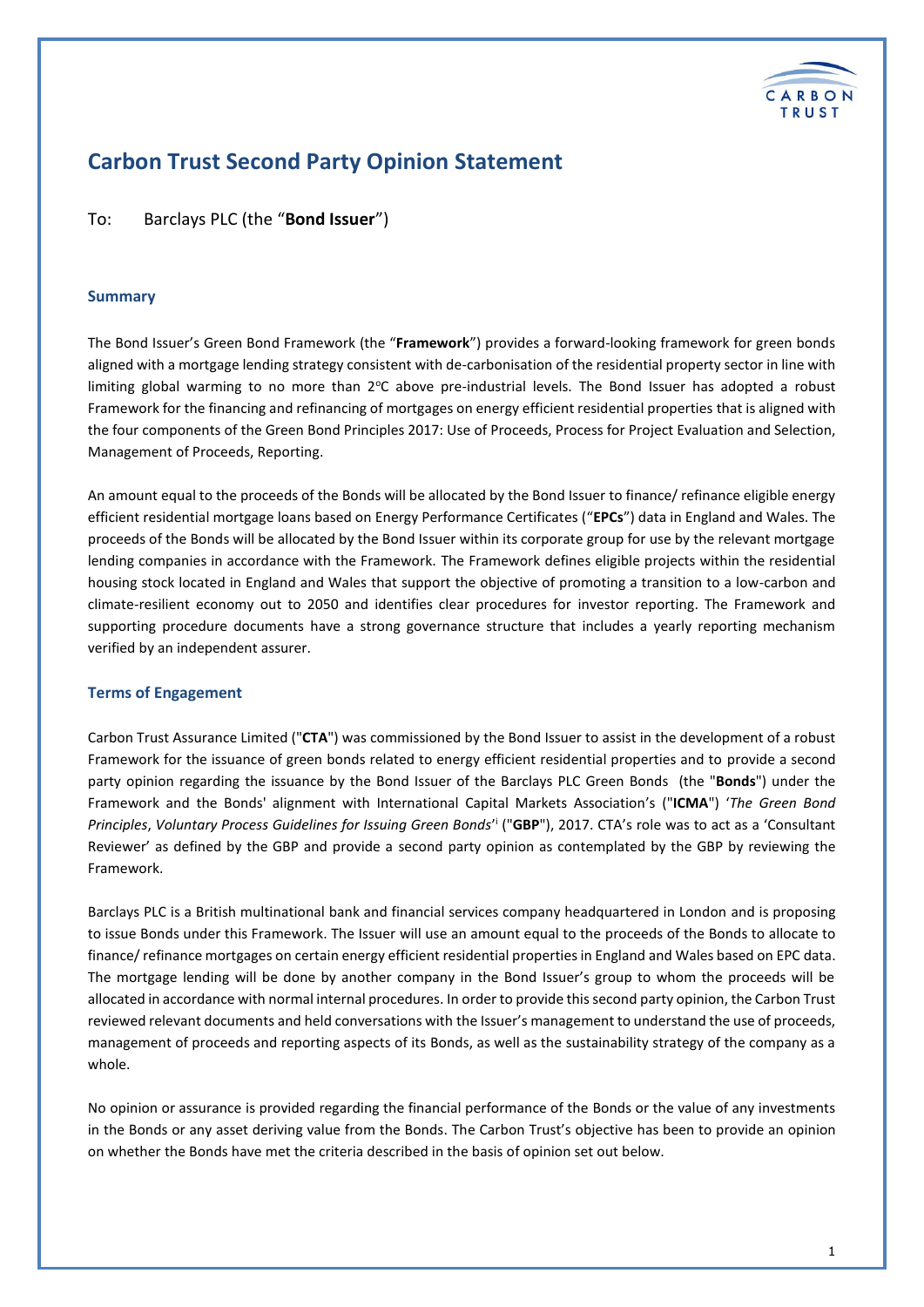

#### **Basis of Opinion**

The Bond Issuer has established the Framework to underpin the Bonds and provide evidence that they are structured to meet the principles and criteria laid out in the GBP. The GBP are a set of voluntary process guidelines for issuing green bonds that "enable capital-raising and investment for new and existing projects with environmental benefits"<sup>i</sup>.

The GBP is comprised of four core components and CTA reviewed the alignment of the proposed Bonds with them, namely:

Principle one: Use of Proceeds

The proceeds of the bondsshould be used to finance or refinance Green Projects which should be appropriately described in the legal documentation of the security. All designated Green Project categories should provide clear environmental benefits, which will be assessed and, where feasible, quantified by the issuer. Eligible Green Projects are described in the GBP Principles.

Principle two: Process for Project Evaluation and Selection

The issuer of a green bond should outline a process to determine how the projects fit within the eligible Green Projects categories identified in the GBP and the process for determining eligibility and the criteria used. The process should consider the environmental sustainability objectives of the proposed bond.

Principle three: Management of Proceeds

The net proceeds of green bonds should be credited to a sub-account, moved to a sub-portfolio or otherwise tracked by the issuer in an appropriate manner and attested to by a formal internal process linked to the issuer's lending and investment operations for Green Projects. A declaration should be made as to how any unallocated funds are managed.

Principle four: Reporting

Issuers should make, and keep, readily available up to date information on the use of proceeds to be renewed annually until full allocation, and as necessary thereafter in the event of new developments.

#### **Relevant Documentation**

The following information and documents have been reviewed in order to form the basis of the opinion.

- Barclays's Green Bond Framework
- Barclay's Internal Procedures Document dated 7th September 2017
- Barclays Mortgage and EPC Dataset Spreadsheet dated 7th September 2017
- Department for Communities and Local Government ("**DCLG**") EPC Database
- SAS Software EPC-Mortgage Cross-matching Code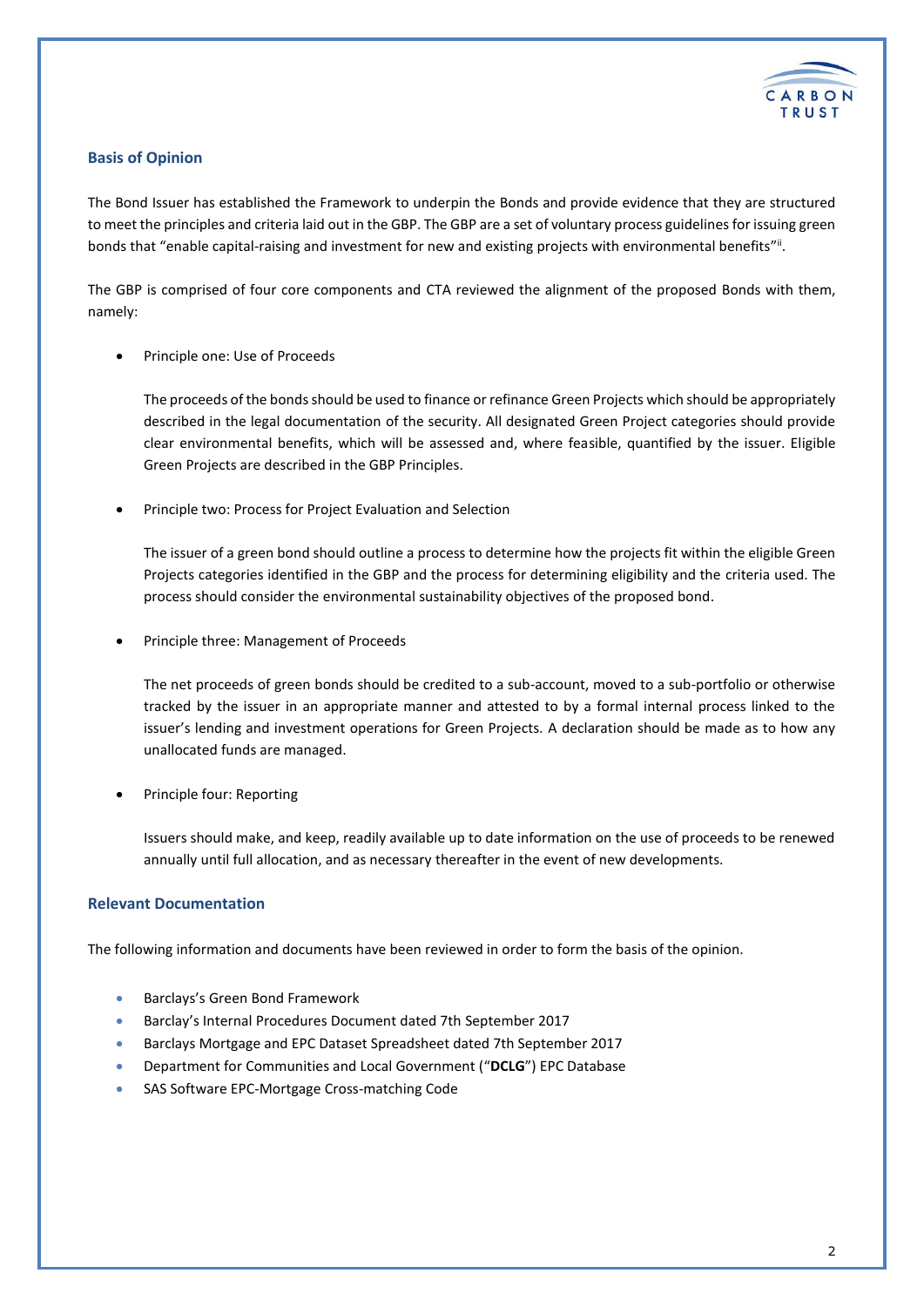

# **Management Responsibility**

The management of the Bond Issuer are responsible for the following (the "**Procedures**"):

- designing, implementing and maintaining internal controls relevant to the preparation and issuance of the Bonds that are free from material misstatement, whether due to fraud or error;
- selecting and/or developing a suitable green framework to underpin the issuance and management of the Bonds;
- developing a suitable eligibility criteria and process for selecting investments;
- reporting relevant information on the use of proceeds; and
- maintaining alignment with the GBP criteria.

## **Our Responsibilities**

Our responsibility is to plan and perform our work to form an opinion on whether the Framework for the Bonds has been prepared in accordance with the principles of the GBP, as described in the Basis of Opinion and to report to the Bond Issuer in the form of a 'Second Opinion' based on the work undertaken and the evidence obtained.

We have not performed any work, and do not express any conclusion regarding the ongoing effectiveness of the application of the Procedures.

#### **Assurance Standards**

We performed our work in accordance with CTA's assurance methodology which is based on the International Standard on Assurance Engagements 3000 ("**ISAE 3000**"). However, this second opinion is not an assurance opinion in accordance with ISAE 3000.

## **Our Assurance Activities**

Our objective was to assess whether the the Bonds are structured in accordance with the principles of the GBP. We planned and performed our work to obtain all the information and explanations that we believe were necessary to provide a basis for our opinion.

Our work included, but was not restricted to:

- Conducted interviews with the Verifier and key staff responsible for the Bonds to obtain an understanding of the organisation, its environmental objectives and intended use of proceeds;
- Reviewed the Issuer's Framework, including processes, systems and controls in place for management of proceeds, investment areas for proceeds and intended types of temporary investment instruments for the management of any unallocated proceeds;
- Checked the list of type of projects, which are proposed to be associated with the Bonds and their conformance with eligibility requirements specified in the GBP; and
- Assessment of the cross-matching and prioritisation process of EPC data to mortgages identified by the Bond Issuer.

## **CTA Competence**

CTA ensures the selection of appropriate individuals to carry out the work in order to give this opinion, based on their qualifications, training and experience. The outcome of all opinion conclusions are internally quality assured by senior management.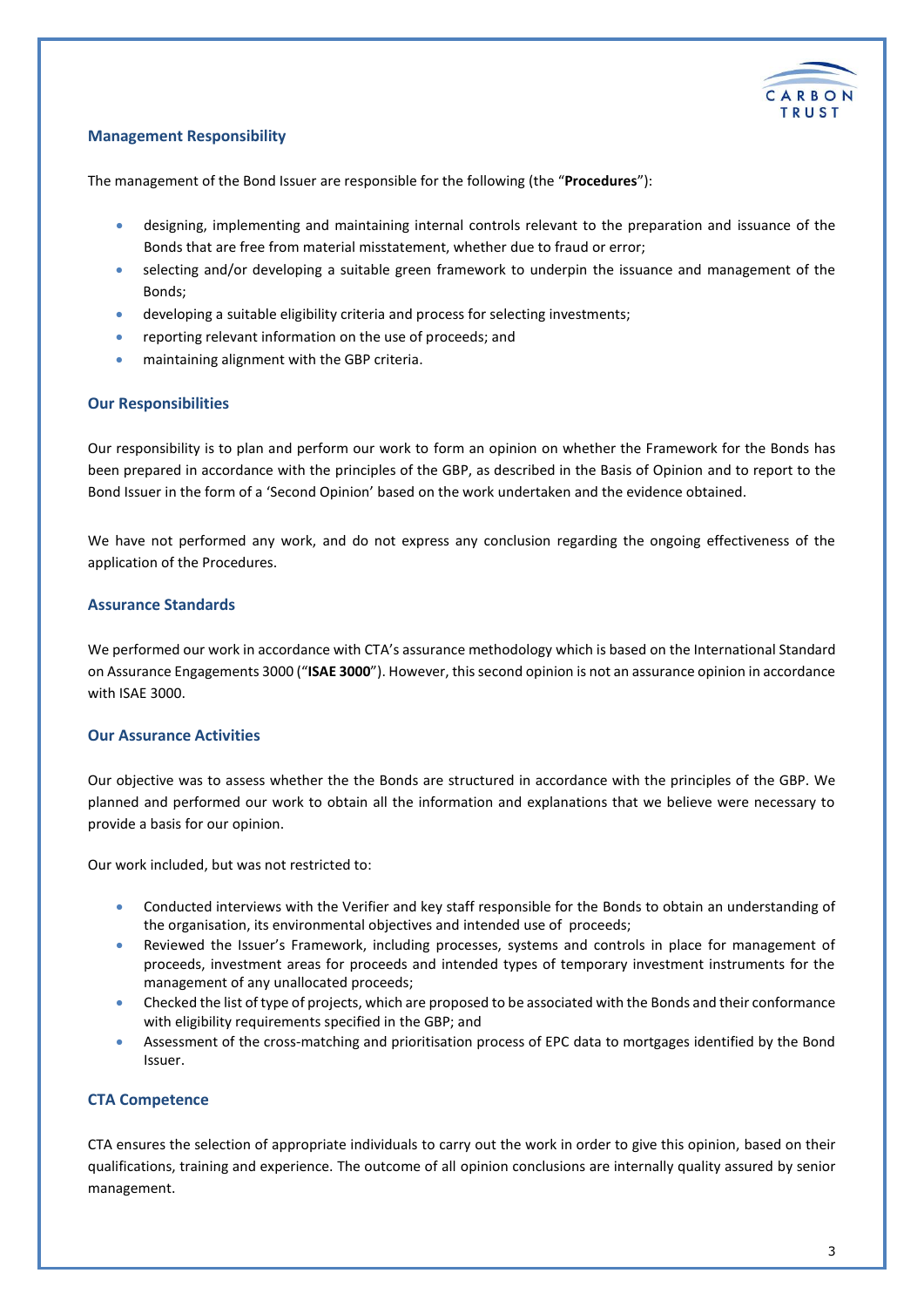

# **Our Opinion**

Based on the work we have undertaken and the evidence provided by the Bond Issuer, we believe that the proposed Bonds and the related Procedures comply with the principles of the GBP. Set out below are our specific findings and statements in relation to each of the GBP as they relate to the Bonds:

Principle one: Use of Proceeds

The proceeds of the Bonds will be allocated to finance/ refinance existing mortgage loans from English and Welsh residential buildings that represent the top 15% in terms of environmental performance based on estimated Carbon Intensity (kgCO<sub>2</sub>/m<sup>2</sup>/year).

Estimated carbon intensity data for buildings is available as part of the EPC Register released by the DCLG. That data was matched to mortgages identified by the Bond Issuer. Beyond providing mortgage loans in relation to properties that at the time of inclusion perform in the top 15% of the local UK market, the Framework developed by the Issuer aligns with a long-run trajectory towards the UK Government's linear target of 'close to zero' carbon emissions for residential properties by 2050.

Green buildings comprise one of the project categories recognized by the GBP as addressing key areas of environmental concern. Globally, the buildings sector is the largest energy-consuming sector, accounting for one-third of final energy consumption. According to the International Energy Agency ("IEA")<sup>iii</sup>, limiting global temperature rises to 2°C above the pre-industrial level will require a 77% reduction in total CO<sub>2</sub> emissions in the building sector compared to current levels. Based on the Carbon Trust's opinion, energy efficiency measures in residential buildings will reduce Greenhouse Gas (GHG) emissions and help the UK meet its climate and sustainability targets.

Principle two: Process for Project Evaluation and Selection

The Bond Issuer's process for selecting eligible mortgages is based on the cross-matching of its mortgage property data against residential properties within the EPC Register. Once EPC data has been cross-matched to properties in the Bond Issuer's mortgage book, additional filtering is undertaken to account for target carbon intensity levels and encumbrance.

Barclays has demonstrated a clear decision making process for selecting mortgages and filters assets as outlined in internal documents. This filtering process furthermore takes steps to reduce risk in relation to the expiry of EPCs over the duration of the Bonds. The Carbon Trust is of the view that EPCs represent the best widely-available metric for determining the environmental sustainability of residential properties in the UK at present and is confident that selected mortgages will adhere to the criteria of the GBP. EPCs are recognized as an appropriate basis for a green bond on account of the certificate being mandated by legislation whenever a property is sold, built or rented.

Principle three: Management of Proceeds

Proceeds from the issuance of the Bonds will be allocated to finance/ refinance existing mortgages that meet the eligibility criteria outlined above. The Bond Issuer will track and monitor the size of allocated eligible mortgage assets proactively on a monthly basis with preference given to mortgages with EPC certificates that are valid until the maturity date of the Bonds, as well as mortgages with recent origination dates.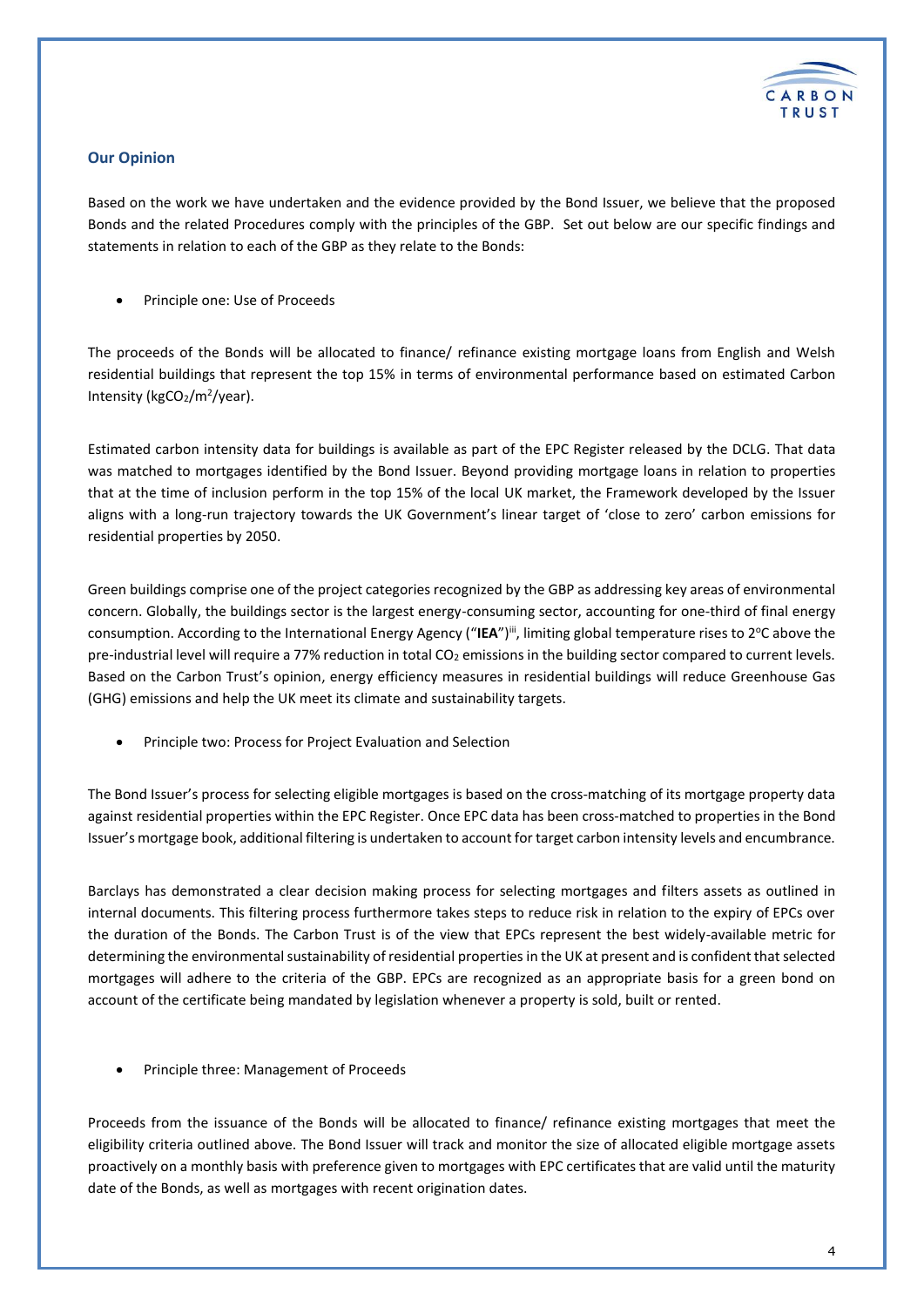

Mortgages that have been redeemed in full or where the EPC certificate is no longer valid will be replaced with mortgage loans that meet the eligibility criteria noted above. The Bond Issuer will seek to ensure that the aggregate amount outstanding under all eligible mortgages is larger than the amount outstanding under the Bonds at any point in time.

On a monthly basis, if there is a shortfall between the aggregate amount outstanding under the eligible mortgages and the amount outstanding under the Bonds that cannot be covered by eligible mortgage assets, the Bond Issuer will invest excess proceeds into a liquidity pool comprised of temporary investment instruments that are cash, or cash equivalents, within their Treasury function.

The Bond Issuer additionally intends to ensure that the Bonds will be verified to the Climate Bonds Initiative (the "**CBI**") Standard, which ensures a high level of transparency.

Principle four: Reporting

The Bond Issuer will publish an annual investor report for the Bonds that contains both information on the financial constitution of the Bonds and the estimated environmental impact assessment of the mortgage loans that have been financed with the Bonds proceeds. No independent assessment or calculations will be required to determine the environmental performance of the eligible mortgage loans financed or refinanced by the proceeds, as EPCs already contain information on Carbon Intensity (measured in kgCO2/m<sup>2</sup>/year) that is included alongside the EPC data for each individual property.

The Carbon Trust affirms that the reporting process is transparent, aligns with the GBP, will be verified by an independent assurer on a yearly basis and be made available to investors.